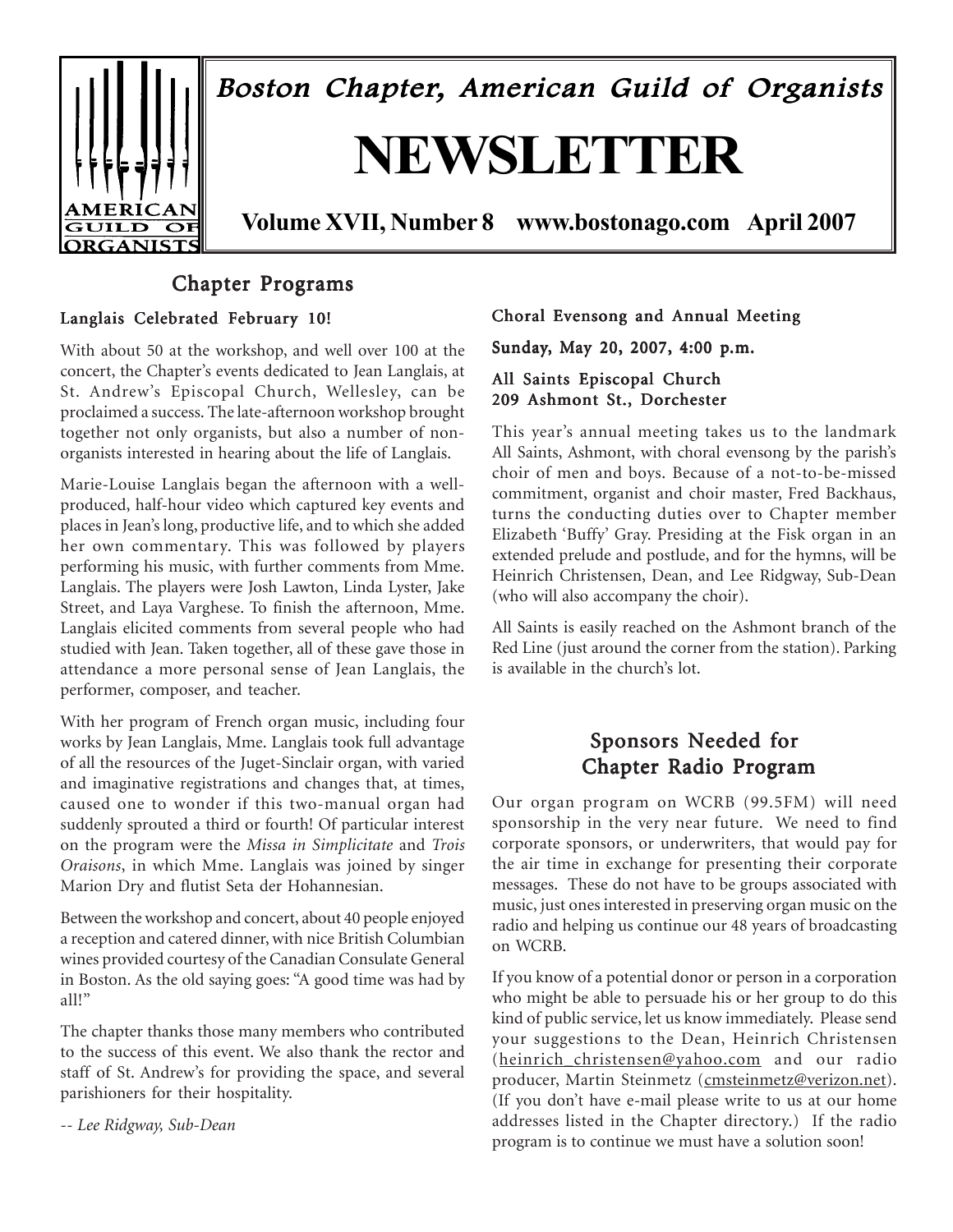# Dean's Message

Recently I was asked by a colleague to cover rehearsals for a high school musical. It was just about the most fun I've had in a long time, and of course it made me think back to many, many years ago and my own musical awakenings. It always fascinates me that when one returns to a particular piece from one's formative years, just looking at one's own clumsily scribbled fingerings etc, brings back all kinds of memories of the instruments, churches and above all, people that were musical inspirations at that time. For my own part, I can't say that I ever made a conscious or at any rate informed decision to become a professional musician. I was drawn to music in various shapes and forms from a very early age, and thankfully, there was a very affordable and accessible community music school in my Danish home town. You could essentially just stay in your homeroom after school and a teacher would show up and teach you the recorder, the guitar, the clarinet, as your heart desired. From there, it wasn't a big step to private keyboard lessons, and so I found myself somehow or other in a conservatory prep program at the age of 16 without having had to overcome too many obstacles.

It probably would not have happened that way without the teachers I encountered along the way. They were the positive role models that made me subconsciously ask: "Wow, they actually make a living doing this?" Of course, the question of exactly what kind of living they were making did not enter my mind until it was much too late, but that's another matter.

So now I find myself, older but sadly not much wiser, at the other end of the  $classroom - as so many guide members who teach full or part time. And it is an$ absolute awesome and frightening responsibility. Especially when I remember how much impact teachers had on me when I was a teenager; they were just so important and took up a lot of space in my world, no matter how annoyingly blasé and jaded I tried to act in front of them.

And I do believe that if people get in the habit of listening to and enjoying live music in their formative years, they will keep on going to concerts for the rest of their lives. As towns, schools, and churches cut back on their music programs, we have the frustrating task of making do with what little resources remain, but remember to remind yourself every now and then that it doesn't really take much to make a difference that reaches across all borders and far into the future.

*-- Heinrich*

# **Executive Committee Meetings**

Monday evenings 7-9 pm, King's Chapel Parish House, 64 Beacon St. 2nd floor, Boston. Charles or Park St MBTA. Next meeting June 4.

Executive committee meetings are open to all Chapter members.

Newsletter of the Boston Chapter, American Guild of Organists Published 10 times a year, September-June. Distributed to members & associates of the Boston Chapter, AGO.

Mailed at standard mail rates from Boston MA. Boston Chapter/AGO c/o Timothy Hughes, Membership 247 Washington St #24, Winchester MA 01890. Copyright © 2007, Boston Chapter, American Guild of Organists

## *Boston Chapter, AGO Officers 2006-2007*

| Dean<br>heinrich_christensen@yahoo.com 617-983-1990            | Heinrich Christensen                  |
|----------------------------------------------------------------|---------------------------------------|
| SubDean<br>ridgway@mit.edu                                     | Lee Ridgway<br>617-436-1193           |
| Treasurer<br>cdnk@juno.com                                     | Carl Klein<br>781-274-8406            |
| <b>Assistant Treasurer</b><br>nancy granert@harvard.edu        | Nancy Granert<br>617-479-0682         |
| <b>Broadcasts</b><br>cmsteinmetz@verizon.net                   | Martin Steinmetz<br>781-235-9472      |
| Chaplain<br>ekholt@kings-chapel.org                            | Rev. Earl K. Holt III<br>617-227-2155 |
| Competitions<br>dgb137@mac.com                                 | David Baker<br>617-266-0746           |
| Examinations<br>glenngoda1545@aol.com                          | Glenn Goda<br>617-442-7079            |
| Library<br>joseph.dyer@umb.edu                                 | Joseph Dyer<br>617-527-6403           |
| Membership Secretary<br>thughes $56@$ comcast.net              | Timothy Hughes<br>781-369-1905        |
| Membership Committee<br>fredboston@msn.com                     | Fredrick Guzasky<br>781-420-6880      |
| Newsletter<br>swist@comcast.net                                | Jim Swist<br>781-643-9733             |
| Organ Advisory<br>smhill42ne@earthlink.net                     | Richard Hill<br>508-238-6081          |
| Placement<br>janet.hunt@sjs.edu                                | Janet Hunt<br>617-746-5433            |
| Professional Development<br>$\text{cthigbe}(a)$ aol.com        | Charlene Higbe<br>617-497-0610        |
| Recording Secretary<br>leonardociampa@hotmail.com_617-561-0913 | Leonardo Ciampa                       |
| Registrar<br>jflummerfelt@netscape.net                         | Jane Flummerfelt<br>781-734-0327      |
| <i>SPAC</i><br>emsteinmetz@verizon.net                         | Martin Steinmetz<br>781-235-9472      |
| Substitutes<br>andreapressmusic@aol.com                        | David Owens<br>508-429-1725           |
| YOI<br>jdunnatbacs@hotmail.com                                 | John Dunn<br>617-868-8658             |
| glenngoda1545@aol.com                                          | Glenn Goda<br>617-442-7079            |
| Auditors<br>darylbichel@aol.com                                | Daryl Bichel<br>617-312-8328          |
| itlawton@mac.com                                               | Joshua Lawton<br>617-926-1042         |
| Region I Councillor<br>jbarry@cccathedral.org                  | James Barry<br>860-527-7231           |
| District Convener<br>gmoss@smith.edu                           | Grant Moss<br>413-585-3181            |
| Webmaster<br>marknelson@cbfisk.com                             | Mark Nelson<br>978-283-1909           |

### *Executive Committee*

*Todd Beckham, Janet Hunt, Patrick Kabanda, Lois Regestein, Jonathan Ambrosino, Brian Jones, Joan Reddy, Sally Slade Warner, Stephanie Budwey, Cheryl Duerr, Douglas Major, Andrew Shenton*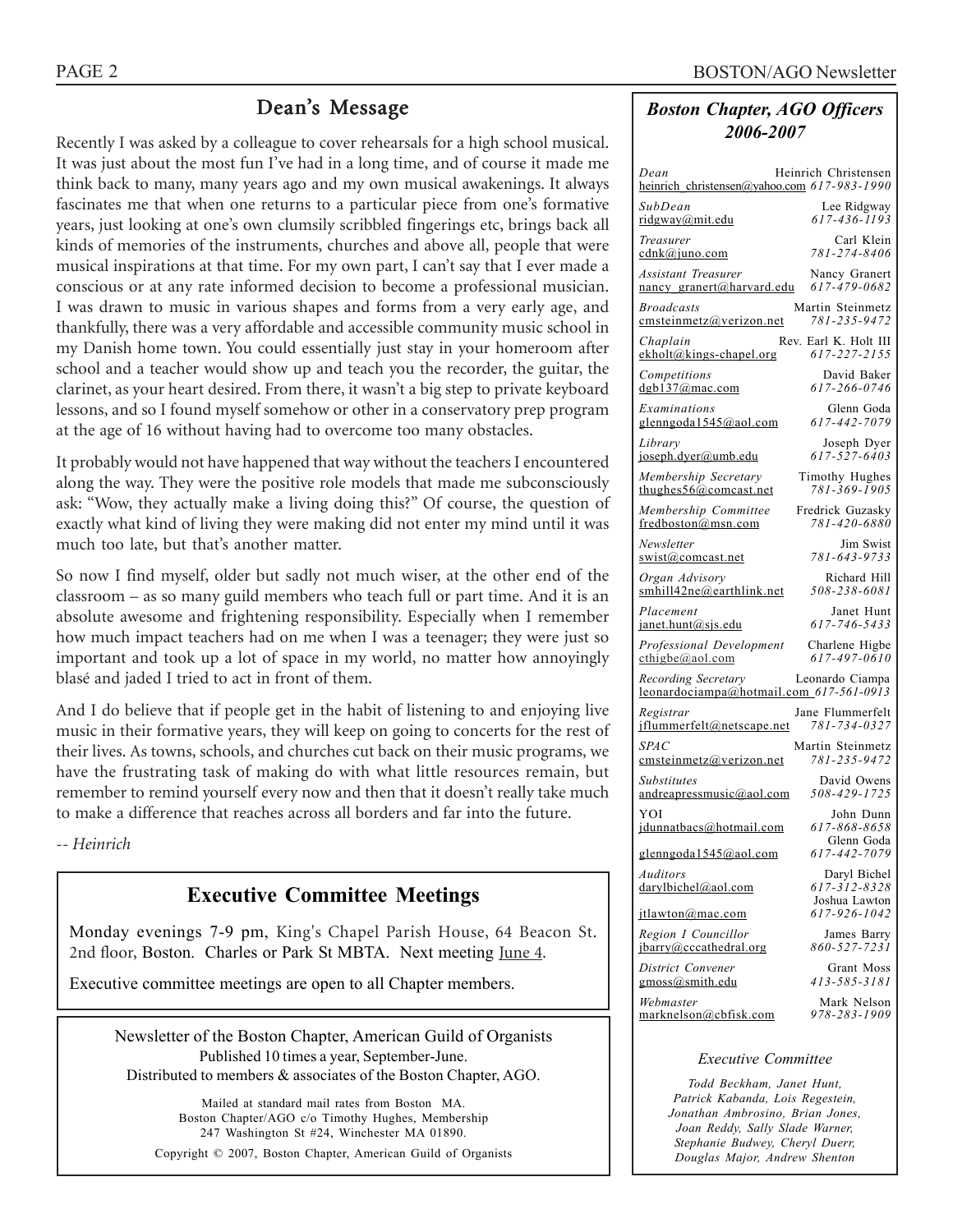# Candidates for 2007-2008 Term

## Treasurer (vote for one):

Kirk Hartung is Director of Music and Organist at Our Lady of Sorrows Parish and choir director of Temple Israel in Sharon, as well as Wednesday organist at the Christian Science Church in Framingham. He received his Master of Sacred Music degree from Boston University in 1990, where he studied with Dr. Max Miller. He has served two terms as Registrar of the Boston Chapter, and looks forward to serving again as Treasurer.

## Recording Secretary (vote for one):

Kirsten Johnson has been Director of Music (organist and choir director) at St. Mary's Episcopal Church in Newton Lower Falls since 1992, and is also Director of *Music Together* of Wayland/Weston, an early childhood music program. She holds degrees from St. Olaf College and the Yale Institute of Sacred Music, and has also studied organ with Yuko Hayashi at New England Conservatory.

Wendy Covell, SPC, has been organist of First Parish UU church in Arlington for eleven years, and has a Master's degree in piano from New England Conservatory. She also volunteers at the AGO Organ Library.

## Membership Secretary (vote for one):

Robert DeRegis is currently Music Director of the Congregational Church in Needham, and has previously served as organist of St. Catherine of Siena, Charlestown; First Congregational, Braintree; and First Parish in Cohasset. He holds a B.A. degree from Syracuse University and a D.M.D. from Boston University. He has been an AGO member since 1986 and is also active in the UU Musicians Network.

Timothy Hughes, incumbent, has held positions in Park St. Church and St. Paul's in Cambridge, and is currently a freelance organist. His undergraduate studies were at Gordon College and U. Mass. Amherst, and he earned his M.S.M. at Boston University and M.L.S. from Simmons College. He has previously served the Boston Chapter as Placement Services Coordinator.

## Registrar (vote for one):

Richard Bunbury, SPC, has been organist of St. Theresa of Avila Church in West Roxbury since 1979. He also teaches music history at Boston Conservatory and is a facilitator in the online DMA program at Boston University. He has previously served the Boston Chapter as auditor and member of the executive and program committees, and has served on boards of other professional organizations.

Daniel McKinley has been organist and choirmaster of Christ Church of Hamilton & Wenham since 1998, and previously served as interim assistant at Christ Church Cathedral, Indianapolis and music director of First Christian Church, Columbus, IN. He holds bachelor's and master's degrees in organ and church music from Indiana University. He is a former Dean of the Merrimack Valley AGO Chapter and serves on the Liturgy and Music Committee of the Episcopal Diocese. He has recorded on the Naxos label, and has been heard on *Pipedreams* and other radio broadcasts.

## Auditors (vote for two):

Robert Johnson, CAGO, was Minister of Music in Second Church, Newton, 1985-2005, and is currently interim at St. Andrewís Episcopal Church in Wellesley. He holds a B.A. in music education from Grinnell College and an M.S.M. from Union Seminary, and has also taken courses at Westminster Choir College. He is a former Dean of the Pittsburgh Chapter, former BAGO Executive Committee member, and was Chair of the 2006 nominating committee.

Craig Smith recently retired after 28 years as organist and choirmaster at the Groton School. Previously he held similar positions at the Kent School in Connecticut and St. George's by the River in Rumson, NJ. After receiving his Bachelor of Fine Arts degree from Union College he spent a year at the Royal School of Church music before attending Union Seminary, where he earned his M.S.M. He is currently assisting and substituting in South Shore area churches, and serves as Junior Warden in St. John the Evangelist Church in Hingham.

Martin Steinmetz has been Minister of Music at Allin Congregational Church in Dedham for 44 years, and has recently retired from his engineering job at MIT Lincoln Laboratory. He has been producer for the Boston Chapter's WCRB radio program for 28 years, and is the writer and editor of our "Green Book," now in its 15<sup>th</sup> edition. In addition, he has previously served the Boston Chapter as Dean, Sub-Dean, Treasurer, Associate Chair of the 1976 convention, and has been a member of the Library Committee and SPAC since their inception.

Steven Young, AAGO is Associate Professor of Music at Bridgewater College, where he also serves as Director of Choral Activities, and is also organist of Old South Union Church, East Weymouth. He holds degrees in organ from Barrington College and New England Conservatory, and earned his D.M.A. at Boston University. He has given recitals in the U.S. and Europe, and presented recitals and workshops at conventions of the A.G.O. and O.H.S.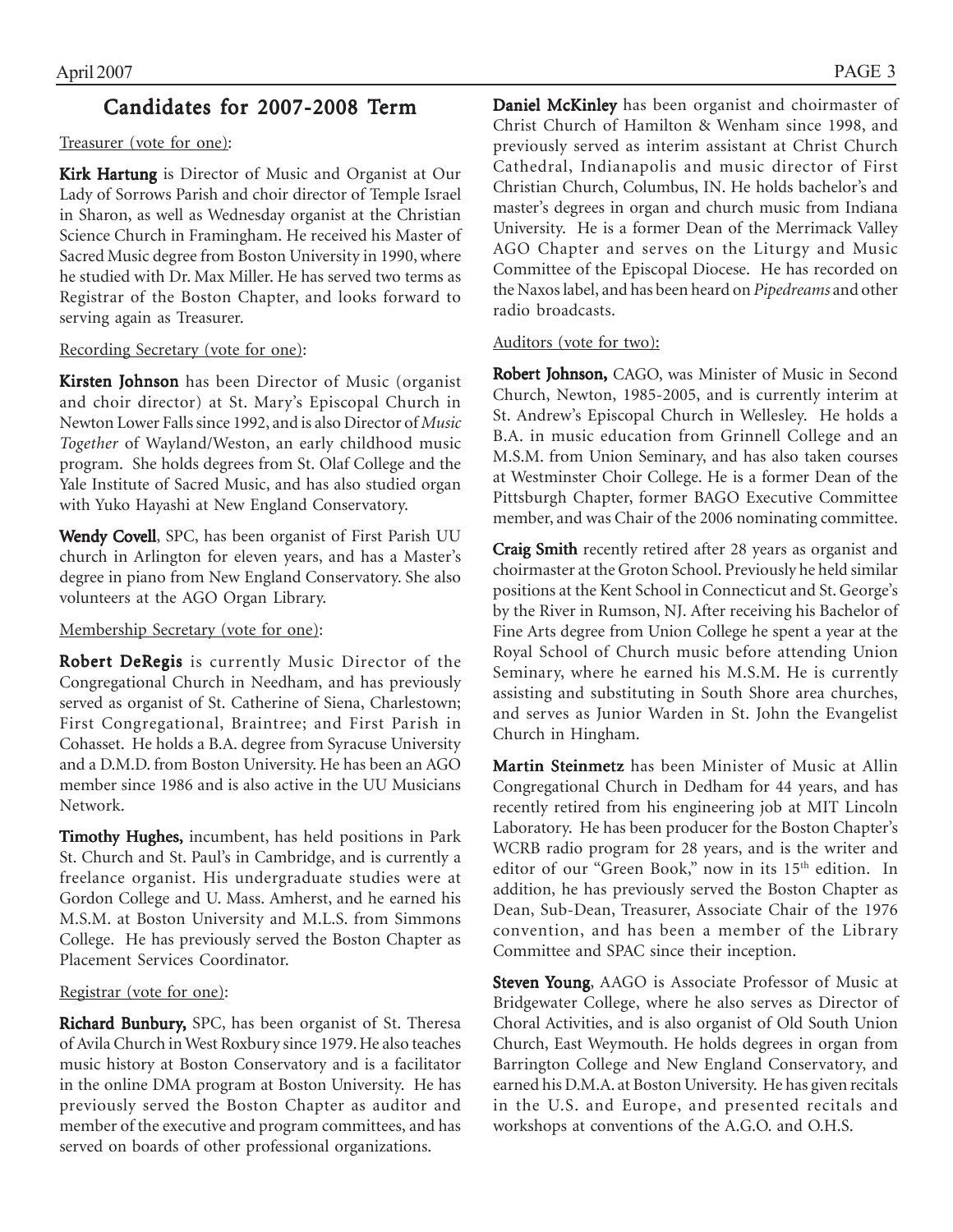## Executive Committee (vote for four):

Mary Beekman has been working as a choral director in the Boston area for over 30 years, and is presently conductor of Musica Sacra and the Belmont Open Sings. She is also assistant organist at First Church in Belmont, and leads workshops on good vocal habits for choral singers, the most recent at the Merrimack Valley AGO Mini-Convention. She has served the Boston Chapter in the past as chair of the professional concerns committee.

Richard Benefield is Keeper of the Flentrop Organ in Adolphus Busch Hall, Deputy Director of the Harvard University Art Museums, and also summer organist at St. Andrew's-by-the-Sea in Rye Beach, NH. He holds bachelor's and master's degrees in music from Baylor University, and a D.M.A. from New England Conservatory. He has performed as organist, singer and conductor, and is author of articles on Daniel Pinkham and French church music published by *The American Organist* and A-R Editions.

Frances Burmeister is Organist and Director of Music at the First Religious Society, Newburyport. Previously she lived in the Cleveland area, where she was active in church music and owned an antique shop featuring stringed keyboard instruments. While there she also produced and conducted the world premiere recording of Randall Thompsonís *Nativity According to St. Luke*. She holds degrees in organ performance from University of Michigan, and also studied conducting at the Cleveland Institute of music. She is also active as a performer on the piano and harpsichord.

Brunhilde Engelhardt is Music Director at St. Peter's Episcopal Church in Weston, and was formerly at Eliot Church in Newton. A native of Germany, she earned a degree in sacred music in Bayreuth before attending Mills College in California, where she received her M.F.A. degree. She came to Boston in 1998, returning to Germany to continue her studies at the Hochschule für Musik in Detmold, before settling permanently in Boston in 2003. She considers the AGO an important tool for professional exchange and community building.

Judy Green is managing partner of Green Associates, which provides association management services and fundraising counsel to non-profit organizations. She holds degrees in organ from Lawrence University, music history from University of Minnesota, and a Ph.D. in philosophy and aesthetic education from Marquette. She has served on the national AGO Development Committee, was involved in the Festival Organ project, and is currently on the board of directors of the Mass. Foundation for the Humanities.

Michael Smith is organist and choral music director at Groton School, where he directs three choirs and teaches music classes. He was previously organist and choirmaster at St. Annís Episcopal Church in Old Lyme, CT. He did undergraduate work at Samford University, and completed two master's degrees (organ performance and choral conducting) at the Yale Institute of Sacred Music. While at Yale, he served as organist of Yale Divinity School and Berkeley Divinity School as well as assistant conductor of the Yale Glee Club.

# 2007 Region I Convention

All Region I members should by now have received the Convention brochure. As noted therein, the AGO Region I Convention will occur from Sunday, June 24, 2007 through Wednesday, June 27, 2007, in Providence, Rhode Island. This promises to be an exciting time for attendees, with opportunities to visit historic sites in Providence and Newport. Accommodations will be at the Providence Marriott. The Convention will include recitals by Patricia Snyder, Mark Steinbach, Paul Jacobs, Brink Bush, Andrew Galuska, Hope Davis and Gillian Weir, as well as workshops and an "organ crawl." For details and to register, contact the Rhode Island Chapter, Doris Alberg, Registrar, 665 Maureen Circle, Mapleville, RI 02839 (401) 568-5781 dorisja@cox.net.

# Have Hotel, Will Convene!

A major step in the preliminary planning for the Regional Convention 2009 in Boston.

July 1-4 at the Hilton Hotel, Dalton Street (Back Bay, next to the Sheraton behind the Mother Church)

# Membership Renewal

Membership renewal notices for the 2007-08 year will be mailed toward the end of April. (The AGO year runs from July 1, 2007 to June 30, 2008.) Your renewal form and check MUST be received back by July 1 to ensure that you're included in the Chapter yearbook. After that date, no guarantee!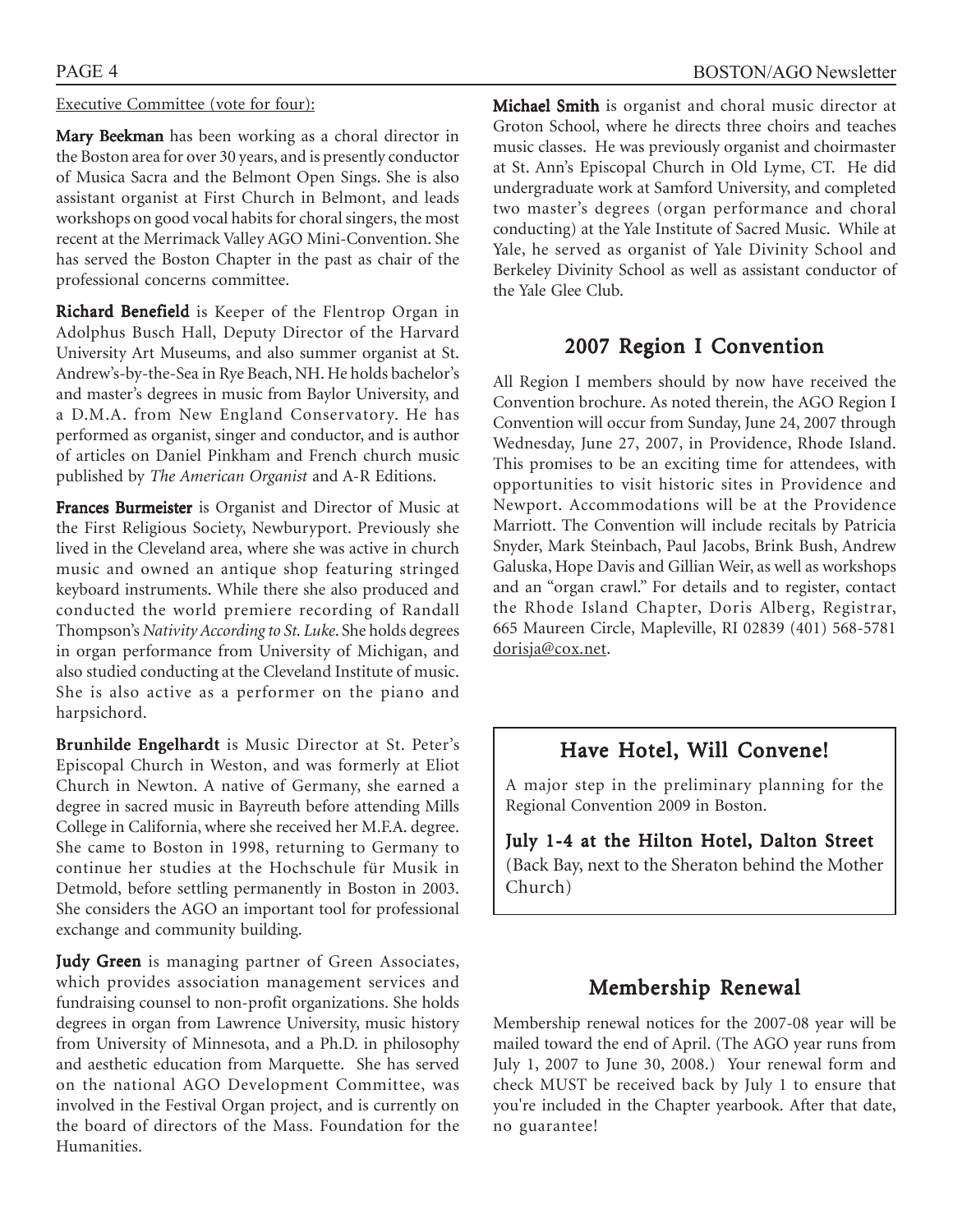# **BOSTON/AGO CONCERT CALENDAR**

### Sunday, April 1 12:15 pm

Scott Lamlein, organ. Wesley Church, 114 Main St, Worcester MA. 508-799-4191 Donation

### 3:00 pm

G Fredrick Guzasky, organ: Palm Sunday. Carillon played 1/2 hr before concert. St Stephen's Church, 16 Highland Ave, Cohasset MA. 781-383-1083 Donation **b** 

#### 3:00 pm

James David Christie, organ: Buxtehude. St Joseph Memorial Chapel, College of the Holy Cross, Worcester MA. 508-793-3528 Free **b** 

### 7:30 pm

Combined choirs, soloists, orchestra (Mohnsen, *dir*): Maunder *Olivet to Calvary.* Immaculate Conception Church, 600 Pleasant St, Malden MA. 781-324-4941 Donation \$10

### Monday, April 2 8:00 pm

James David Christie, organ: Buxtehude. Adolphus Busch Hall, Harvard University, Cambridge. 617-496-2672 \$25

## Tuesday, April 3 12:15 pm

Cambridge Madrigal Singers (Chia, *dir*). King's Chapel, 58 Tremont St, Boston. 617-227-2155 Don \$3 因

# Wednesday, April 4

## 7:00 pm

Choir of the Advent (Ho, Zadig, *dirs*): Service of Tenebrae: Lassus, Gesualdo, Lotti; chants. Church of the Advent, 30 Brimmer St, Boston. 617-523-2377 Donation 因

### 7:30 pm

Vox Lucens: Solemn Evensong: Byrd, Lassus, Guerrero, Gibbons. Church of the Good Shepard, 164 Newton Rd, Acton MA. 978-263-5782 Free 因

## Thursday, April 5

## 6:30 pm

Choir of the Advent (Ho, *dir*): Desprez, Sheppard, Lassus. Maundy Thursday: Church of the Advent, 30 Brimmer St, Boston. 617-523-2377 Donation **b** 

### 8:00 pm

The Choral Fellows of the Harvard University Choir: Buxtehude *Membra Jesu nostri.* Memorial Church, Harvard University, Cambridge. 617-496-9425 Free

## Friday, April 6

6:30 pm

Choir of the Advent (Ho, *dir*): Good Friday Liturgy: Victoria, Sheppard. Church of the Advent, 30 Brimmer St, Boston. 617-523-2377 Donation  $\boxed{6}$ 

### Saturday, April 7 6:30 pm

Choir of the Advent (Ho, *dir*): Easter Vigil: DeLong, Kodaly, Guerrero, Taverner. Church of the Advent, 30 Brimmer St, Boston. 617-523-2377 Donation **b** 

### Tuesday, April 10 12:15 pm

St Johnís Prep School Menís Chorus & Soloists (Hamill, *dir*; Christensen, *org*): Gilbert & Sullivan. King's Chapel, 58 Tremont St, Boston. 617-227-2155 Don \$3 囚

### Friday, April 13 12:15 pm

Geoffrey Wieting, organ. Trinity Church, Copley Sq, Boston. 617-536-0944 x389 Don \$5 | A

### 8:00 pm

Britten *Hymn to St Cecilia;* Palestrina, Phillips. St Peter's Church, 320 Boston Post Road, Weston MA. 401-274-5073 \$20/15/8

### 8:00 pm

Carolyn Shuster Fournier, organ: In Honor of Melville Smith & Frank Taylor: Bach, Grigny,

Marchand, Chauvet, Pinkham, Ibert, Widor. Old West Church, 131 Cambridge St, Boston. 617-739-1340 \$15/10 OWOS/5 | A

### Saturday, April 14 8:00 pm

Britten *Hymn to St Cecilia;* Palestrina, Phillips. St Joseph's Church, Hope St, Providence RI. 401-274-5073 \$20/15/8

## Sunday, April 15

### 4:00 pm

Lewis Williams, baritone; Mark Engelhardt, organ/piano: Bach, Mendelssohn, Eddy, others. Grace Episcopal Church, 385 Essex St, Salem MA. 978-744-2796 \$15/10

### 4:00 pm

Patricia Snyder, organ: Demessieux, Liszt, Franck. Mission Church, 1545 Tremont St, Boston. 617-445-2600 Don \$15/10 因

### 8:00 pm

Britten *Hymn to St Cecilia;* Palestrina, Phillips. Christ Church, Westerly RI. 401-274-5073 \$20/15/8

## Tuesday, April 17 12:15 pm

Amaryllis Chamber Ensemble: Telemann, Haydn, Quantz, Mozart. King's Chapel, 58 Tremont St, Boston. 617-227-2155 Don \$3 囚

### Friday, April 20

## 12:15 pm

Ray Cornils, organ. Trinity Church, Copley Sq, Boston. 617-536-0944 x389 Don \$5 h

## Saturday, April 21 7:30 pm

Atlantic Union College Orchestra (E Parris, *cond;* W Ness, *org* ): Poulenc *Organ Concerto* Mozart & Parris. First Baptist Church, 111 Park Ave, Worcester MA. 508-755-6143 Free

## Sunday, April 22 1:30 pm

Rodger Vine, piano; Martha Woodward, flute: "From Bach to Broadway, Part 1" Hunnewell Chapel, Arlington Street Church, Arlington & Boylston Sts, Boston. 617-536-7050 Donation **囚** 

### 3:00 pm

James David Christie, organ: Buxtehude. St Joseph Memorial Chapel, College of the Holy Cross, Worcester MA. 508-793-3528 Free 因

## Monday, April 23 8:00 pm

James David Christie, organ: Buxtehude. Adolphus Busch Hall, Harvard University, Cambridge. 617-496-2672 \$25

## Tuesday, April 24 12:15 pm

Thea Lobo. mezzo-soprano; Daniel Acsadi, guitar: Wallace, Eldar, others. King's Chapel, 58 Tremont St, Boston. 617-227-2155 Don \$3 &

# Friday, April 27

12:15 pm Elaine Dykstra, organ. Trinity Church, Copley Sq, Boston. 617-536-0944 x389 Don \$5 因

### 7:30 pm

Nora Bartosik, Elizabeth Carey, Julia Carey, John Sullivan, piano: Romantic piano music. Oils on panel by Sue Lingeman. St Andrew's Episcopal Church, 79 Denton Rd, Wellesley MA. 781-235-7310 \$20/10 srs/5 sts Subscription to 6 concerts \$200/60

## Saturday, April 28 9:30 am

Annual Spring Organ Crawl SE Mass AGO Fall River. *See article page 9.*

### 10:00 am

Boston Singers' Resource auditions: over 50 classical singers. Christ Episcopal Church,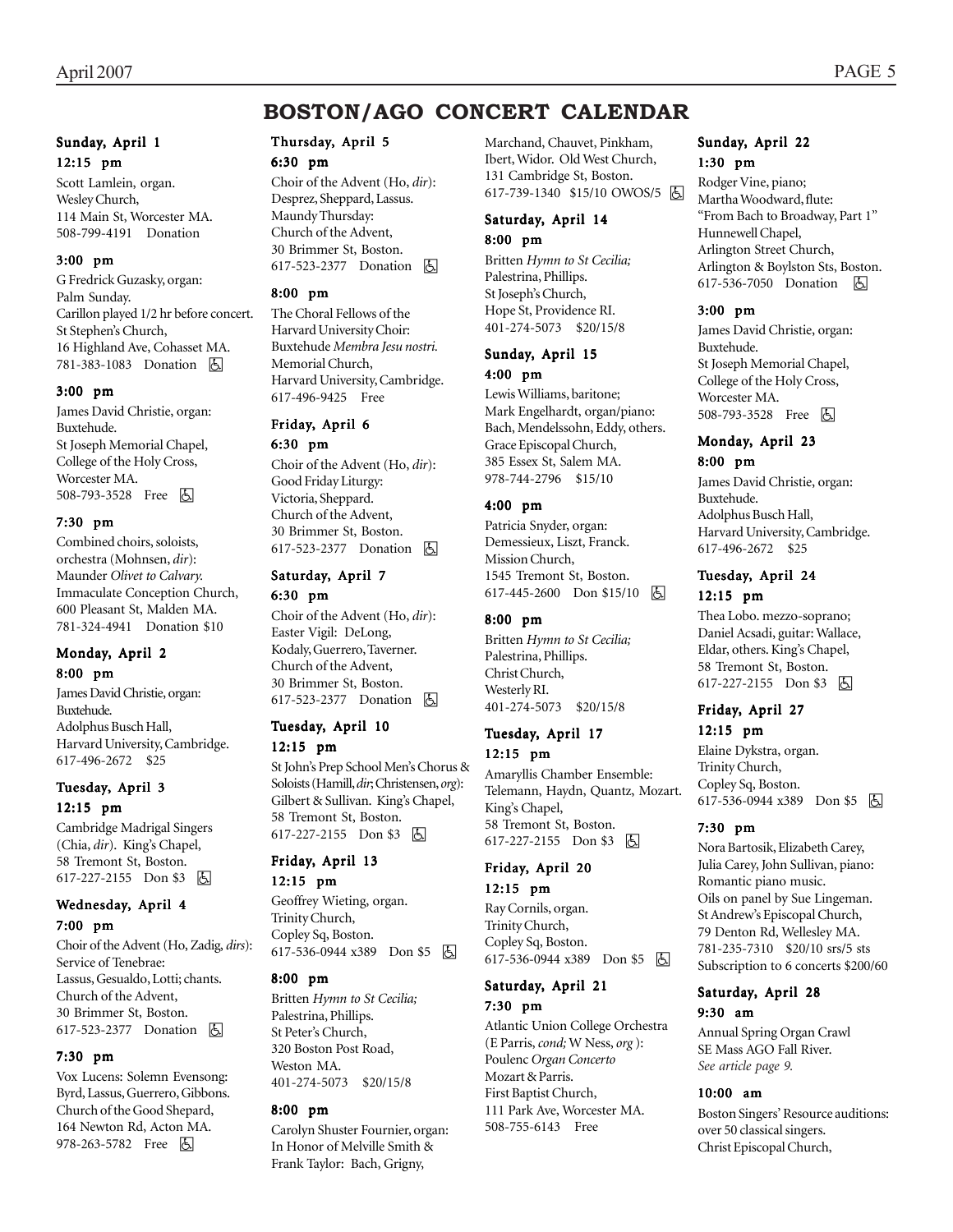1132 Highland Ave, Needham MA. 978-352-5058 \$25 ticket/audition \$35 BSR subscription fee

#### Sunday, April 29 3:00 pm

St Mark, Roxbury & Unity Church Handbells: "Ring into Spring" Unity Church, 13 Main St, North Easton MA. 508-238-6081

### 3:30 pm

St Paul Parish Adult Choir (Lester, *dir*; Swist, *org*); Soloists & Orchestra: Schubert *Mass in G;* Rheinberger *Stabat Mater;* Haydn *Ave Regina coelorum;* others. St Paul Church, Bow & Arrow Sts, Cambridge. 617-491-8400 Donation **A** 

### 5:00 pm

Chamber Choir (M Murray, *dir*; Forster, *org*); Choral Evensong: Stanford, Byrd, Shephard, Langlais. Church of the Redeemer, 379 Hammond Street, Chestnut Hill MA. 617-566-7679 Donation

### 8:00 pm

Harvard University Choir & Baroque Chamber Orchestra: Handel *Alexanderís Feast.* Pre-concert lecture at 7:00 pm by Dr Mark Risinger in Pusey Room. Memorial Church, Harvard University, Cambridge. 617-496-2222 \$10/5 Harvard Free

### Tuesday, May 1 7:30 pm

Tucson Girls' Chorus (Modina, *dir*): Concert to benefit Choir School. Grace Episcopal Church, 385 Essex St, Salem MA. 978-744-2796 \$15/10

## Wednesday, May 2 7:30 pm

Giorgio Parolini, organ. Carillon played 1/2 hr before concert. St Stephenís Church, 16 Highland Ave, Cohasset MA. 781-383-1083 Donation **b** 

Friday, May 4 12:15 pm Rosalind Mohnsen, organ. Trinity Church, Copley Sq, Boston. 617-536-0944 x389 Don \$5 h

## Saturday, May 5

7:30 pm

Phil Kelsall, theatre organ. Shanklin Music Hall, Groton MA. 508-674-0276 \$20

### 7:30 pm

Community Choir & Orchestra (M Ness, *dir*): Mozart *Solemn Vespers;* Schubert *Mass in G.* Memorial Congregational Church, 26 Concord Rd, Sudbury MA. 978-443-3885 \$10

### 8:00 pm

SARASA Chamber Ensemble "The Baroque Violin": Bach, Vivaldi, Biber. Friends Meeting House, 5 Longfellow Pk, Cambridge. 617-492-4758 \$20/16/13 因 children under 12 Free

#### 8:00 pm

Asssabet Valley Mastersingers (Eaton, *dir*; W Ness, *org*): Dvorak *Mass in D;* Kodaly *Laudes Organi.* Evangelical Congregational Church, W Main St at Church St, Westborough MA. 978-562-9838 \$15/12 4 adv sale -\$1

### Sunday, May 6

12:15 pm

Ian Watson, organ. Wesley Church, 114 Main St, Worcester MA. 508-799-4191 Donation

### 2:30 pm

Phil Kelsall, theatre organ. Knight Auditorium, Babson College, Wellesley MA. 508-674-0276 \$16/14 <16 Free

### 4:00 pm

Esther Kwok, organ: Bach, Mendelssohn, others. Grace Episcopal Church, 385 Essex St, Salem MA. 978-744-2796 \$15/10

## 5:00 pm

CCC Evensong Choir (Forster, *dir/org*): Choral Evensong: Howells, Reger, Lehman, Sumsion,

Murrill, Finzi. Reception follows. Christ Church, Zero Garden St, Cambridge. 617-876-0200 Donation  $\Box$ 

### 7:00 pm

SARASA Chamber Ensemble. *See Saturday, May 5 at 8:00 pm.* Parish Hall, First Parish in Concord, 20 Lexington Rd, Concord MA.

### Friday, May 11 12:15 pm

Jeremy Bruns, organ. Trinity Church, Copley Sq, Boston. 17-536-0944 x389 Don \$5 &

### 8:00 pm

El Dorado Ensemble; Pamela Dellal, mezzo-soprano: Morley, Byrd, John Johnson, Ferrabosco, Tallis, Holborne. Lindsay Chapel, First Church in Cambridge, 11 Garden St, Cambridge. 617-776-0692 \$22/17

### Saturday, May 12 8:00 pm

Masterworks Chorale; Kristen Watson, soprano; Deborah Rentz-Moore & Pamela Dellal, mezzi-soprani; Jason McStoots, tenor; Donald Wilkinson, baritone. Bach *Mass in B Minor.* Sanders Theater, Cambridge. 781-235-6239

### Sunday, May 13 3:00 pm

El Dorado Ensemble; Pamela Dellal, mezzo-soprano: Morley, Byrd, John Johnson, Ferrabosco, Tallis, Holborne. Somerville Museum, Central St at Westwood Rd, Somerville MA. 617-666-9810 \$17/12

### Tuesday, May 15 10:30 am

Ray Cornils, organ: "Meet the King of Instruments" a youth concert for grades 4 thru 6. Merrill Auditorium at City Hall, 389 Congress St, Portland ME. 207-883-4234 | 图

Friday, May 18 12:15 pm Patrick Hawkins, organ. Trinity Church, Copley Sq, Boston. 617-536-0944 x389 Don \$5 固

### 7:30 pm

Boston Uncommon (Pop); Peking & the Mystics (DooWop); Mudville Madrigal Singers (Classical); Boston Jazz Voices (Jazz); Silver Leaf Gospel Singers (Gospel). Watercolors & acrylics by Nan Daly. St Andrew's Episcopal Church, 79 Denton Rd, Wellesley MA. 781-235-7310 \$20/10 srs/5 sts Subscription to 6 concerts \$200/60

### 8:00 pm

BEMF Orchestra & Chorus (OíDette, Stubbs, *dirs*): Pergolesi *Marian Vespers.* Emmanuel Church, Boston. 617-661-1812

### Saturday, May 19 8:00 pm

Newburyport Choral Society (Weale, *dir*): Vaughan Williams *Dona nobis pacem;* Handel anthems. Belleville Congregational Church, 300 High St, Newburyport MA. 978-462-0650 \$20/18 sorry, no children under 4

### Sunday, May 20 1:30 pm

Rodger Vine, piano; "From Bach to Broadway, Part 2" Hunnewell Chapel, Arlington Street Church, Arlington & Boylston Sts, Boston. 617-536-7050 Donation **b** 

### 2:30 pm

Newburyport Choral Society. *See Saturday, May 19.*

### 4:00 pm

Carl Klein, organ: Gigout, Messaien, Vierne. Mission Church, 1545 Tremont St, Boston. 617-445-2600 Don \$15/10 | A

### 4:00 pm

Choral Evensong & Annual Meeting. *See details in May issue.*

## Friday, May 25 12:15 pm

Joanna Elliott, organ. Trinity Church, Copley Sq, Boston. 617-536-0944 x389 Don \$5 **b**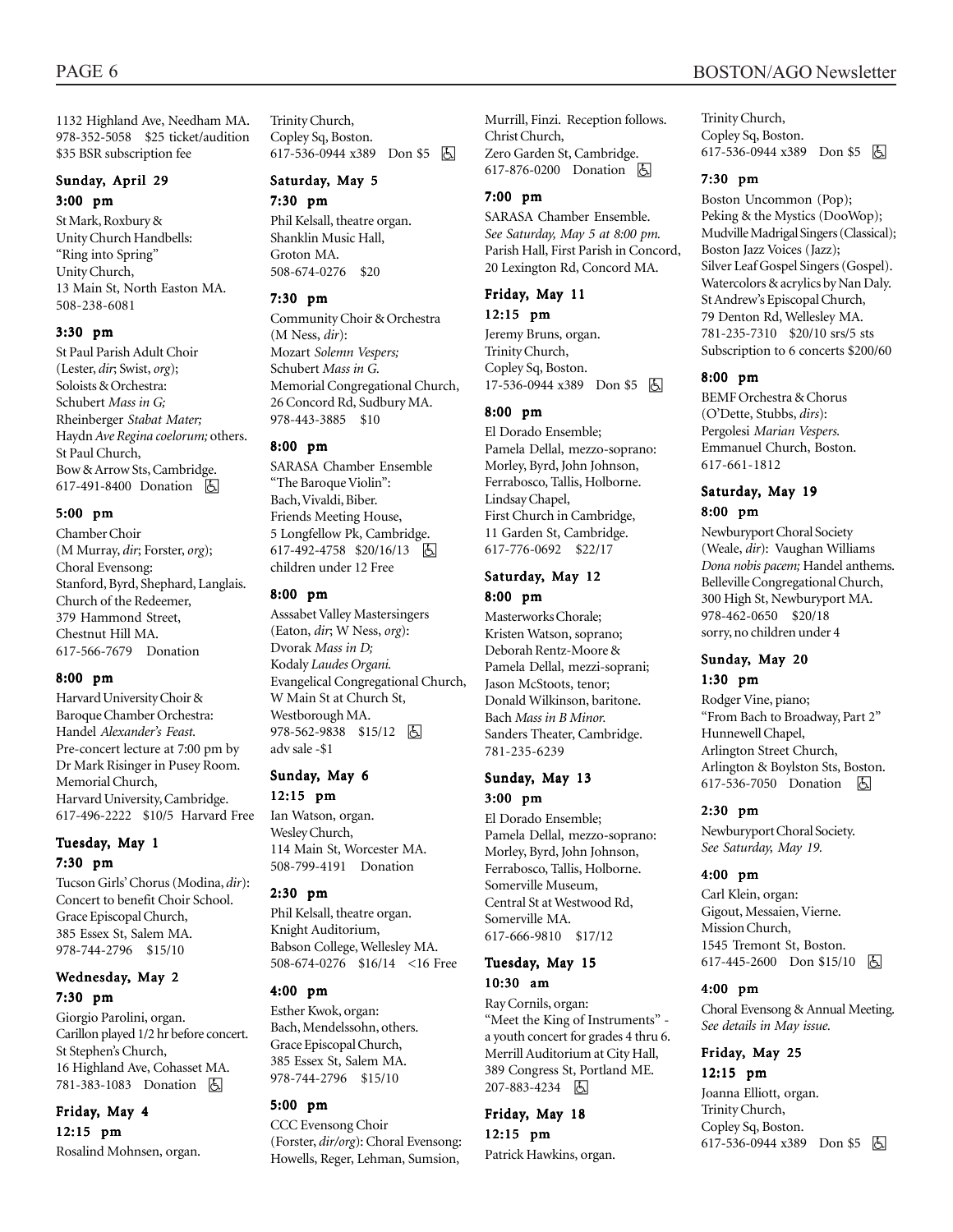## <u>AGO Boston Chapter Substitute List</u>

| Name                                       | Phone                           | E-mail                                     | From/                                | Denoms.                    | Available             | Available      |
|--------------------------------------------|---------------------------------|--------------------------------------------|--------------------------------------|----------------------------|-----------------------|----------------|
|                                            |                                 |                                            | Driving radius                       | Comfortable                | Sundays?              | as Interim?    |
|                                            |                                 |                                            |                                      | with                       |                       |                |
| ALCOMBRIGHT, MATTHEW                       | 413.652.1348                    | matt.alcombright@gmail.com                 | Boston+30 mi.                        | RC                         | p.m. only             | Yes            |
| ARMSTRONG, SUSAN                           | 603.428.3074                    | etitcomb@conknet.com                       | <b>NH</b>                            | <b>ALL</b>                 | Yes                   |                |
| <b>BENNER, CRAIG</b>                       | 617.236.8596                    | csbenner@yahoo.com                         | Boston+45 mi.                        | <b>ALL</b>                 | Yes                   | Yes            |
| <b>BERMANI. ERIC</b>                       | 508.876.9911                    | StCatherinemusic@aol.com                   | New England                          | <b>ALL</b>                 | p.m. only             |                |
| BROMS, EDWARD A.                           | 617.548.3974                    | broms@verizon.net                          | New England                          | <b>ALL</b>                 | Yes                   | No             |
| <b>BROWN, DEBORAH</b>                      | 978.475.6494                    | browndeb10@comcast.net                     | Andover+25 mi.                       | ALL                        | No                    | No             |
| <b>BUSH, BRINK</b>                         | 401.651.6469                    | brinkbush@hotmail.com                      | Providence-to-Boston                 | ALL                        | $\overline{No}$       | No             |
| CARSON, LAURENCE                           | $(h)$ 617.451.0822              | laurence.carson2@verizon.net               | <b>Boston</b>                        | <b>ALL</b>                 | N <sub>o</sub>        |                |
|                                            | (w)781.235.0034                 |                                            |                                      |                            |                       |                |
| CATANESYE, WILLIAM                         | 781.858.5087                    | wcatanesye@aol.com                         | Boston+35 mi.                        | RC, E                      | After 11 a.m.         |                |
| CIENNIWA, PAUL                             | 508.676.8483                    | paul@fscboston.org                         | Boston & south                       | <b>ALL</b>                 | N <sub>o</sub>        | No             |
| COVELL, WENDY                              | 617.731.3726                    | wendycove@verizon.net                      | <b>MBTA</b> from Boston              | <b>ALL</b>                 | No                    | No             |
| CIAMPA, LEONARDO                           | 617.561.0913                    | leonardociampa@hotmail.com                 | <b>MBTA</b> accessible               | <b>ALL</b>                 | Yes                   | No             |
| CHADWICK, JUDITH                           | 617.713.0193                    |                                            | <b>Brookline</b>                     | P, E                       | Yes                   | Yes (org.      |
|                                            |                                 |                                            |                                      |                            |                       | only)          |
| FANTASIA, PHILIP                           | 508.359.4634                    | pmfantasia@mindspring.com                  | Medfield                             | ALL                        | Yes                   |                |
| FLUMMERFELT, JANE                          | (w)781.862.4220                 | j.flummerfelt@comcast.net                  | Greater Boston                       | <b>ALL</b>                 | N <sub>o</sub>        | No             |
|                                            | (h) $781.734.0327$              |                                            |                                      |                            |                       |                |
| FLYYN, GREG                                | 617.730.9377                    | leeflynn38@yahoo.com                       | <b>Boston</b>                        | <b>ALL</b>                 | Yes                   | Yes            |
| FUNG, TERESA                               | 781.575.0408                    | fung@simmons.edu                           | Canton                               | <b>ALL</b>                 | Yes                   | Yes            |
| <b>GABLER, ROSE MARY</b>                   | 781.862.6322                    | rmgabler@aol.com                           | Lexington                            | RC                         | Yes                   |                |
| <b>GALIE, KEVIN</b>                        | 617.427.2342                    | keviningalie@cs.com                        | Eastern MA                           | ALL                        | Yes                   | Yes            |
| GODA, GLENN                                | (h)617.442.7079                 | glenngoda1545@aol.com                      | Roxbury                              | <b>ALL</b>                 | N <sub>0</sub>        |                |
|                                            | $(w)$ 617.445.2600              |                                            |                                      |                            |                       |                |
| GRAY, ELISABETH (Buffy)                    | 617.696.9575                    | buffygray@msn.com                          | Milton                               | E                          | Yes                   |                |
| <b>GRUNDEEN, PAULETTE</b>                  | (h)978.623.7031 (m)978.790.1878 | grundeen@mathbox.com                       | Andover                              | <b>ALL</b>                 | Yes                   | Yes            |
| <b>GUSTAFSON, KARIN J.</b>                 | 508.879.7262                    | karinj.gustafson@worldnet.att.net          | W&S of Boston                        | P, E, L                    | Yes                   |                |
| HOWARD, SUZANNAH                           | 617.792.4247                    |                                            | <b>Boston</b>                        |                            | Yes                   |                |
| HUMPHREVILLE, ROBERT                       | 617.864.0800                    | r.hump@verizon.net                         | Cambridge                            | ALL                        | Yes                   |                |
| JAMES, STEPHEN                             | 508.881.7931                    | sdjames77@alumni.amherst.edu               | Ashland                              | <b>ALL</b>                 | after July 1          |                |
| JEROLD, BEVERLY                            | $(h)$ 617.739.1751              | bvjerold@aol.com                           | <b>Boston</b>                        | <b>ALL</b>                 | Yes                   |                |
|                                            | $(m)$ 617.240.2815              |                                            |                                      |                            |                       |                |
| JOHNSON, ROBERT                            | 508.226.8991                    | maxinejohnson@comcast.net                  | <b>Boston</b>                        | ALL                        | Yes                   |                |
| KELTON, R. HARRISON                        | 617.964.3413                    | rhkelton@verizon.net                       | Boston                               | <b>ALL</b>                 | Yes                   |                |
| KWOK, ESTHER                               | 781.986.0263                    | ewkwok@aol.com                             |                                      | <b>ALL</b>                 | No                    |                |
| LAMOUREUX, DANIEL                          | 617.232.1345                    | dlamour@comcast.net                        | <b>Brookline</b>                     | <b>ALL</b>                 | N <sub>o</sub>        | N <sub>0</sub> |
|                                            |                                 |                                            | $+50$ mi                             |                            |                       |                |
| LAWTON, CAROLE                             | 781.641.3012                    | czlawton@yahoo.com                         | Boston 20 mi rad                     | P,RC                       | Yes                   | Yes            |
| LOUD, MIRANDA                              | 617.926.2355                    | mirandaloud@yahoo.com<br>russ1948@juno.com | Watertown                            |                            |                       |                |
| LOVELL, RUSS                               | 978.433.2621                    |                                            | Pepperell                            | <b>ALL</b>                 | Yes                   |                |
| LUEFT, LORRAINE                            | (m)978.877.3924<br>617.489.1178 | lorrainel@highstream.net                   |                                      | <b>ALL</b>                 | Yes                   | Yes            |
| LYNCH, COLIN                               |                                 | clynch@sps.edu                             | Boston + 45 mi.<br>Boston + $60$ mi. | E, RC                      | Yes                   |                |
| MacDONALD, MARY                            | 603.219.0264<br>315.383.4717    |                                            |                                      | RC,E                       | Yes                   | Yes            |
| <b>MARGETSON, EUNICE</b>                   |                                 | mary@marymusic.com                         |                                      |                            |                       |                |
| MURRAY, MICHAEL S.                         | 781.483.6142<br>617.331.0774    | $mmurray@redeemerchest\\tthill.org$        | Medford<br>Any                       | <b>ALL</b>                 | Yes<br>Afternoon      |                |
|                                            |                                 |                                            |                                      |                            |                       | No             |
| <b>NOBLE, ROBERT</b><br>OLBASH, MICHAEL J. | 781.648.5618<br>617.275.8129    | robert.noble@pioneerinvest.com             | Arlington                            | $\mbox{ALL}$<br><b>ALL</b> | Yes<br>After 11.00 am |                |
|                                            |                                 | olbash@post.harvard.edu                    | Boston/RI                            |                            |                       |                |
| PATCHEL, STEVEN                            | 617.697.5123                    | SteveP7@aol.com                            | <b>Boston</b><br><b>Brookline</b>    | <b>ALL</b>                 | N <sub>0</sub>        |                |
| REGESTEIN, LOIS                            | 617.739.1340                    | lois.r@att.net                             |                                      | ALL                        | After 10.00 a.m.      |                |
| RUPERT, MARY JANE                          | 617.864.2271                    | mjrupert@gis.net                           | Cambridge                            | <b>ALL</b>                 | Yes                   |                |
| SANTINI, BRANDON                           | 781.331.0930                    |                                            | Weymouth                             | ALL (pref RC)              | Yes                   |                |
| SHENTON, ANDREW<br>SMITH, JEFFREY H.       | 617.327.4604<br>(h)781.224.1767 | shenton@bu.edu<br>jeffreysmith@hotmail.com | Boston<br>Wakefield                  | ALL                        | No                    |                |
|                                            | $(w)$ 617.735.9953              |                                            |                                      | ALL                        | Yes                   |                |
| SMITH, MICHAEL WAYNE                       | $(m)$ 203.645.9227              | mwsmith@groton.org                         | Groton                               | ALL                        | Yes                   |                |
|                                            | $(w)$ 978.448.7365              |                                            |                                      |                            |                       |                |
| STAPLETON, PETER                           | 617.262.0316                    | pstopsl@earthlink.net                      | <b>Boston</b>                        | P.E.CS                     | Yes                   |                |
| TEMPLE, CANDACE                            | 781.275.0506                    | candacewt@aol.com                          | Bedford                              | E.P                        | Yes                   |                |
| TOEPPNER, LOIS Z.                          | $(h)$ 508.366.0509              | toeppner4@charter.net                      | Sudbury/                             | ALL                        | No                    |                |
|                                            | (m)978.376.4036                 |                                            | Westborough                          |                            |                       |                |
| TURBESSI, JOE                              | 231.343.5943                    | joseph.turbessi@gmail.com                  | <b>MBTA</b> from Boston              | <b>ALL</b>                 | Yes                   | Yes            |
| WARNER, SALLY SLADE                        | (h)978.475.2599                 | sswarner@andover.edu                       |                                      | ALL                        | Yes                   |                |
|                                            | (w)978.749.4264                 |                                            |                                      |                            |                       |                |
|                                            | (fx)978.749.4265                |                                            |                                      |                            |                       |                |
| WITTE, DOUGLAS                             | 617.242.0589                    | dnwitte@hotmail.com                        | <b>MBTA</b>                          | E, P                       | No                    | No             |

Further assistance, if needed, is available from the Boston chapter's substitute list co-ordinator, David Owens (508.429.1725 / andreapressmusic@aol.com.)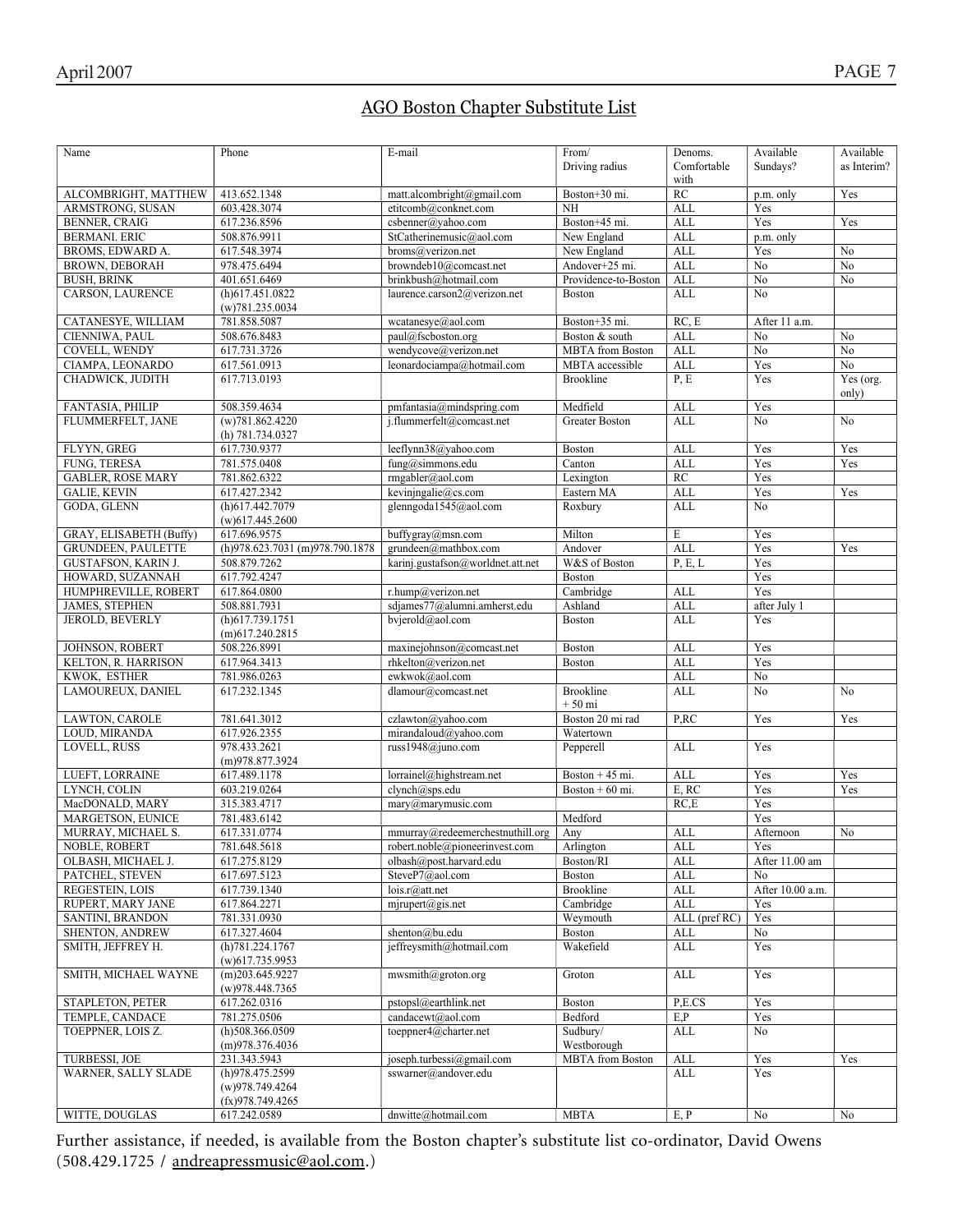## **NEXT DEADLINE:**

## **April 6 for May 2007 issue**

Please send all notices, news, and articles to:

Jim Swist, 34 Jason Street #2 Arlington MA 02476 Send via e-mail to swist@comcast.net (inline text or WORD .doc file attachment)

. Calendar notices must be submitted either by e-mail or IN WRITING (please no phone calls). Include: day, date, time, brief description of program, location, address, phone number, price (or donation/free), and whether handicap-accessible.

Listings for each month are due by the first Friday of the prior month. We will include all listings for the month of issue plus as many for the following month as space allows.

# *Organlive* Provides Music of the Organ Around The World

Organlive.com is an Internet audio station dedicated to the music of the classical organ. Broadcasting since 2003, Organlive has become the most-heard organ station on the Internet with the largest library of music online. The evergrowing library currently holds over 5,900 tracks from more than 500 albums of music recorded by organists all over the world

Organlive plays albums recorded by known concert organists, as well as tracks submitted by less renowned organists. Included are pairings of organ and orchestra, solo instruments, choir, and vocal solos. The listener is presented with the work title, composer, album title, a link to purchase the album online, the organ, it's builder, size, and location, and a link to the specification of the organ being heard. Listeners may browse the entire library searching by work, composer, organist, album, or organ. The broadcast is completely free to anyone with a broadband Internet connection and only requires the quick, automatic installation of a browser-based player to tune in.

Listeners can also tune in via Windows Media Player, WinAmp, iTunes, or any MP3 player. The audio stream reaches over 100 countries, with more than 300 listeners per day. The station is funded by the listeners, and an annual budget covering all operating expenses is raised every spring.

Organlive is always accepting submissions for new music from organists, composers, and publishers. To listen to Organlive, or for more information on submitting your music, visit www.organlive.com.



# Organ Music on WHRB

The WHRB (95.3 FM) program "The Organ: Great Performers and Great Works" will be on Mondays at 6pm in April.

Featured performances on CDs and LPs will include: April 2, Olivier Latry; April 9, Biggs at the Busch; April 16, Biggs on Columbia LPs; April 23, Maurice Durufle; April 30, Paul Jacobs.

Wanted: Used electronic organ for home practice (Allen/Rodgers pref). AGO spec (61 note manuals/32 note pedal). No external speakers needed. Frederick Backhaus, 617-436-3520.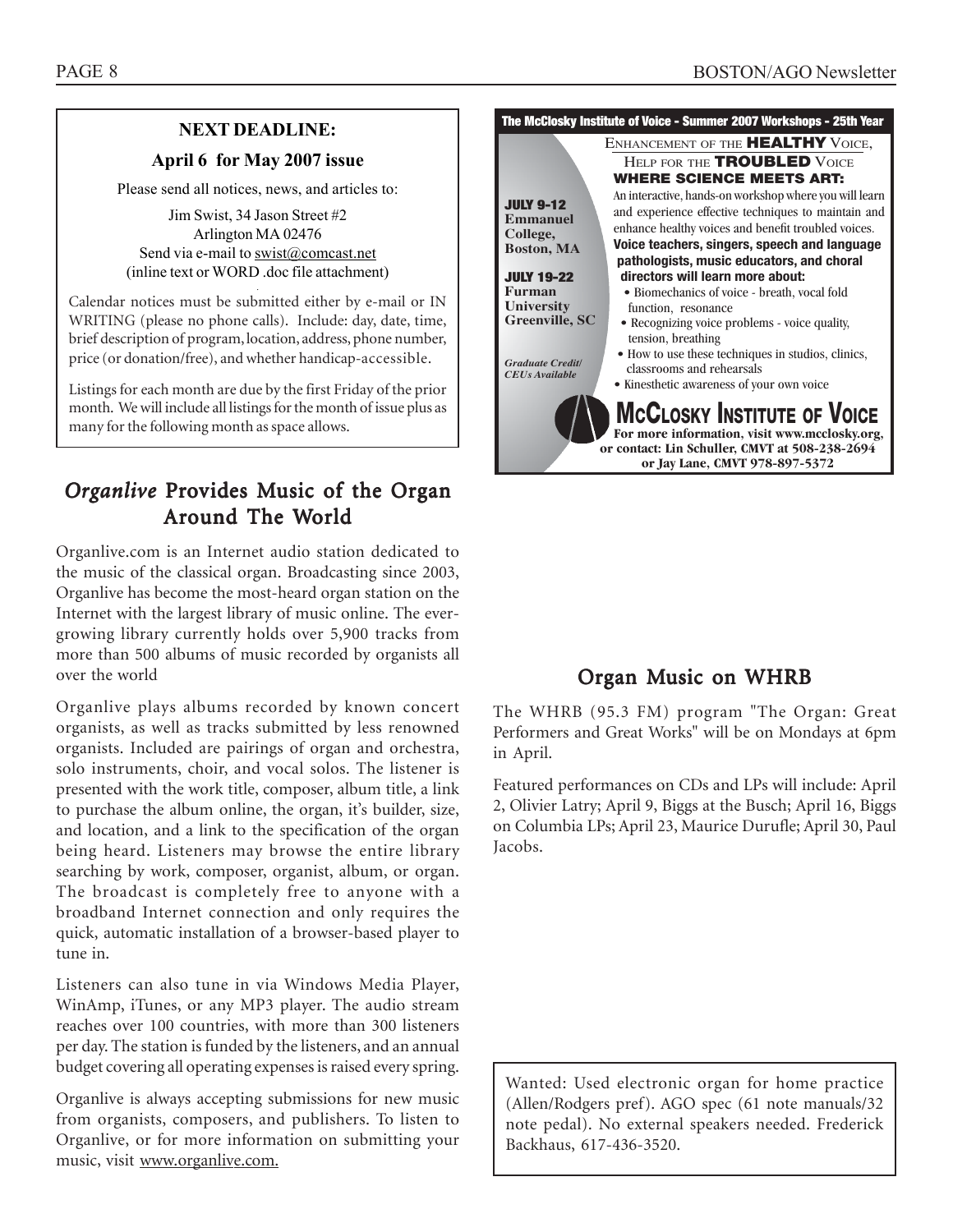15 Northborough, MA

| 11<br>. .<br><b>Hesley</b><br>:Od1S<br>MAT<br>. | /06<br>:hurch<br>Initer<br>Methodist<br>hrist | N<br>- 14<br>the contract of the contract of the contract of | $\alpha$<br>v.VVV | ----- |
|-------------------------------------------------|-----------------------------------------------|--------------------------------------------------------------|-------------------|-------|

### **ORGANIST ONLY**

| $\cdot$<br><b>Roman</b><br>Catholic | 10 | Lexington. | Church [03/07]<br>Sacred<br>Heart | Rodgers | .000<br>$\sim$<br> | 6 WG<br>$\sim$ m.<br><b>I</b> J |
|-------------------------------------|----|------------|-----------------------------------|---------|--------------------|---------------------------------|
|                                     |    | МA         |                                   |         |                    |                                 |

Please also see postings at www.bostonago.com for contact information regarding these openings. Some churches here may no longer be receiving names but have not notified placement.

**LISTING YOUR CHURCH ON THIS PAGE** Contact Janet Hunt, Placement Coordinator, at janet.hunt@sjs.edu.

# Annual Spring Organ Crawl Annual Spring Organ Crawl Southeastern Massachusetts AGO

## Saturday, April 28. All Churches are in Fall River

9:30 AM St. Joseph's Church, 1335 North Main Street W. K. Adams 1883 2-25; Judith Conrad, Organist

10:30 AM St. Luke's Episcopal, 315 Warren Street M. P. Moller 1923 2-9

11:30 AM St. Anneís Church, 818 Middle Street Casavant Frères Op. 2796, 1964 3-61; Normand Gingras, Organist

Lunch

12:45 PM First Baptist Church, 228 North Main Street Austin #1197 1923 3-36; Philip Jones, Organist

1:30 PM First Congregatonal Church, 282 Rock Street Ernest M. Skinner Co. #191 1911; Richard W. Hill, Organist

American Baptist/ UCC

The date in brackets following a church's name shows when the church first requested a listing. Salary is income paid by the church. Services such as funerals (fn) and weddings (wd) with additional fees are estimated as shown.

### **ORGANIST/CHOIR DIRECTOR** Denomination Hours Location Name of Church Organ Salary Est. Addíl Comp

Episcopal 10 Waltham, MA Christ Church [1/07] Cole&Woodbury 12-16,000 5 fn, 2 wd Episcopal 12-15 Durham, NH St. George's Episcopal Church [10/06] John H. Sole 15-17,000 4 fn, 3 wd

Lutheran 30-40 Boston, MA First Lutheran Church [6/06] Austin 30-42,500

Trinity Church of Northborough [3/07] | Skinner 14-17,000 | 2 fn, 2wd

| Presbyterian     | 13                                                                                             | Needham, MA  | Presbyterian Church in Needham [3/07]    | Electronic       | 17.000    |                 |  |  |  |  |
|------------------|------------------------------------------------------------------------------------------------|--------------|------------------------------------------|------------------|-----------|-----------------|--|--|--|--|
| Unitarian Univ.* | 15                                                                                             | Cohasset, MA | First Parish UU in Cohasset [3/07]       | <b>Hutchings</b> | 15.750    | $4$ fn. $10$ wd |  |  |  |  |
| Unitarian        | 25                                                                                             | Newton, MA   | First Unitarian Society in Newton [4/07] | Hook & Hastings  | 24-30,000 | -----           |  |  |  |  |
|                  | position could be split. Director only \$10,500; organist only \$8,400<br><b>DIRECTOR ONLY</b> |              |                                          |                  |           |                 |  |  |  |  |